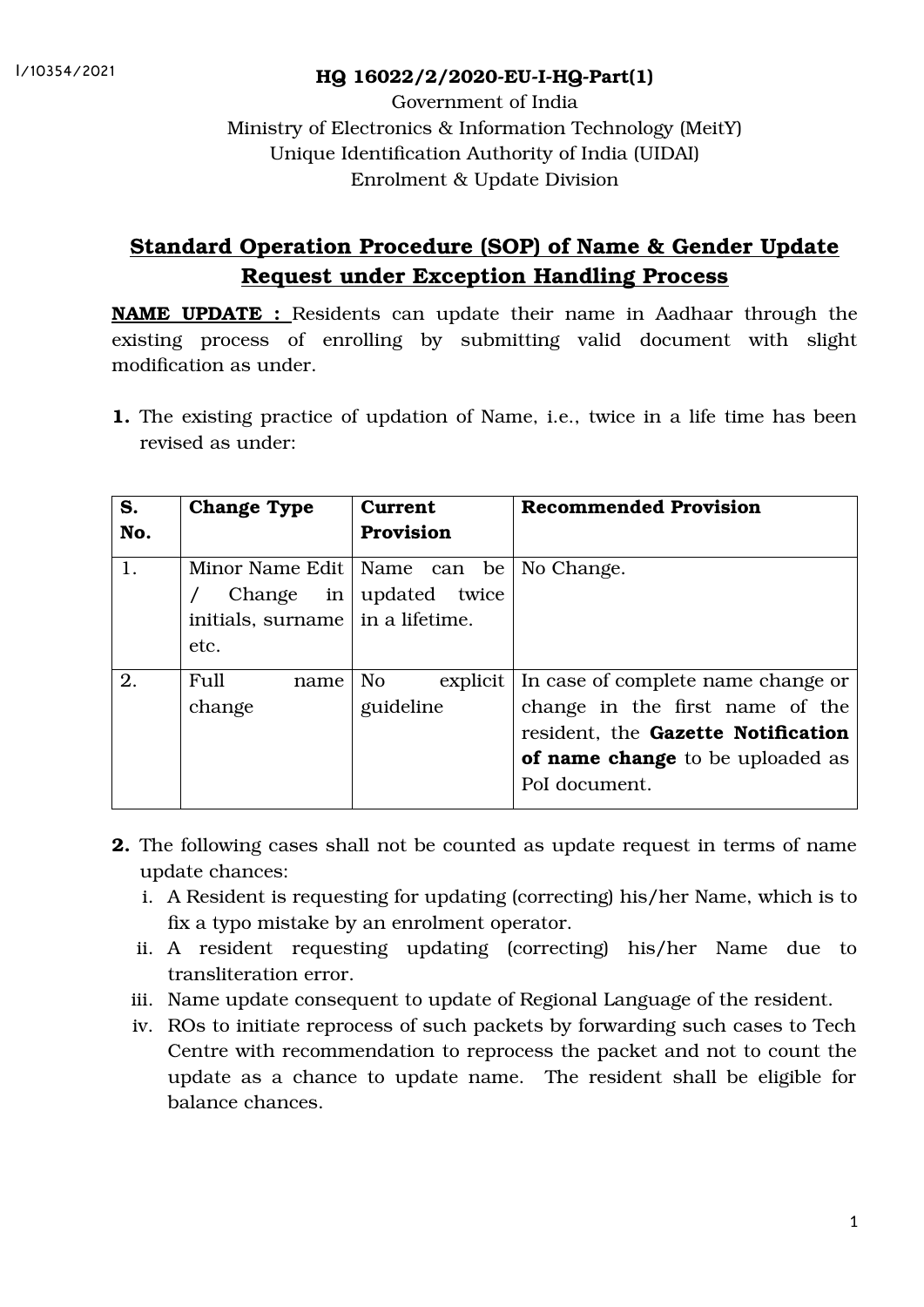A detailed workflow depicting the procedure to handle the Name update requests are given at **Annexure-I.** Update requests beyond allowed chances will only be considered through the exception handling process. I/10354/2021

# 3. Name update exception handling cases:

In case of exhaustion of Name update chances, i.e., after exhausting the two chances, ROs may consider the request for Name update under exceptional handling, only if the following conditions are satisfied:-

- i. Common scenario wherein Name update is sought at ROs is in case of marriage/divorce/adoption related change. Under exception handling, resident will have to submit the marriage/divorce/adoption certificate and request shall be considered by RO. This document will be uploaded under PoI.
- ii. A resident may request to append/edit initials in name. For example: `person named as B I Hirani, would like to expand his first name or last name or both. In such cases, RO may verify if its in-line to the clarifications issued vide letter no. F. No. 4(4)/57/363/2018/UIDAI-E&U-II (Vol. II) dated 30.09.2020(Attached) for Name update.
- iii. Resident update his/her name to change the sequence of the existing name: i.e. Rajesh Prasad Sharma requests to update his name as Prasad Rajesh Sharma.
- iv. A few cases where a resident might seek complete name change request, like from Pankaj Kumar to Abhinay K Singh. In case of complete name change the Gazette Notification of name change to be uploaded as PoI document.

Process to be followed for

- i) For scenarios detailed in para 2 above, if the request is getting wrongly rejected during the process, the resident can raise the issue through any mode (directly to RO or through CRM by letter, mail or by calling 1947) and the concerned Regional Offices to reprocess the packet as per the process available for re-processing of wrongly rejected packets. If require, RO may instruct the resident to re-enroll with specific document and submit the EID for further process.
- ii) For Scenarios detailed in Para 3,
	- a) Resident to enrol for Aadhaar update at the nearest enrolment centre with concerned document and intimate UIDAI through mail. In case the resident contacts through 1947, the resident should be advised to reenrol and submit the EID through mail.
	- b) Once the request received at RO, the request to be verified with due diligence and to be packet to be processed as per the process available for re-processing of wrongly rejected packets.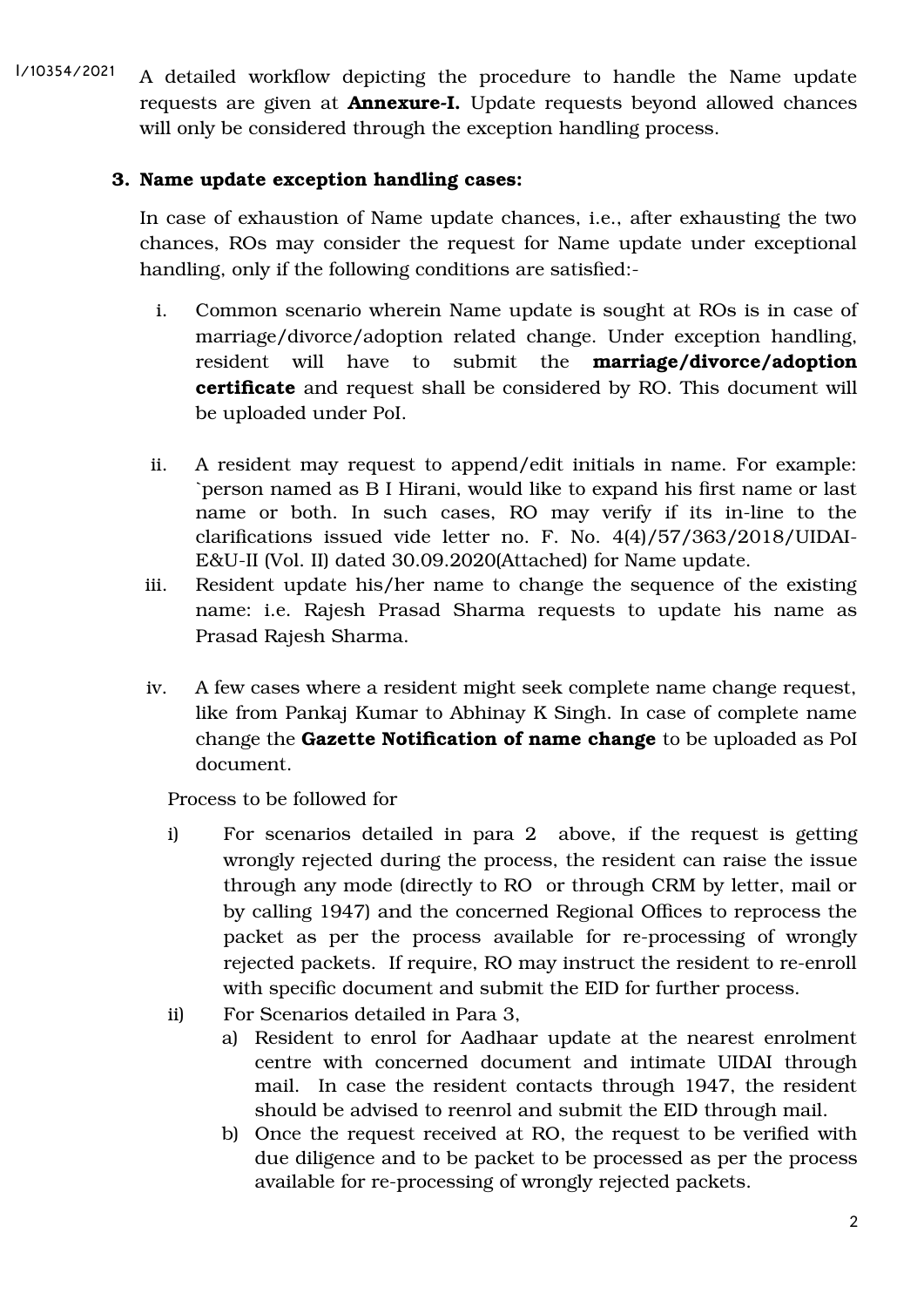iii. A detailed workflow depicting the procedure to handle the Name update requests in exception handling is as given at Annexure II.

#### GENDER UPDATE

The Gender related update requests will be handled as under:

- i. In case the Gender mistakenly updated by error of enrolment Operator along with some other update:
	- a) The resident to reenroll for updating the corrected gender and once represent such cases to UIDAI through letter/mail or by calling 1947.
	- b) Such cases to be assigned to the concerned RO and RO to verify the case along with copy of enrolment form submitted with the packet.
	- c) ROs to initiate reprocess of such packets by forwarding such cases to Tech Centre with recommendation to reprocess the packet and change the status for number of gender update to zero.
- i. As per the present procedure, Gender update is permitted without any documentary support. Considering the restrictions on number of Gender update, the resident have to submit a medical certificate having photograph issued by surgeon or concerned Authority as POI document.
- iii. In case of updation of gender to transgender, the resident will be required to submit a certificate issued by the Central/State Govt as POI document.
- iv. A detailed workflow for exception handling in case of Gender update is given in Annexure-III.
- 4. The SOP shall be implemented as follows.
	- i) In the initial stage, the requests shall be processed under exceptional handling process (manually by verifying/collecting the original or scanned copy of the document) by the concerned Regional office through any mode.
	- ii) After obtaining Authority approval through E&U-II division, Tech Centre shall be requested to include the list of documents in the client.
	- iii)After necessary changes in the client, residents shall have provision to submit the documents through client at the time of enrolment.
- 5. This issues with the approval of Competent Authority.

**Signed by Prabhakaran**  $C.r.$ Date: 28-10-2021 09:05:34 Reason: Approved<br>Prabhakaran C R Deputy Director (E&U-I)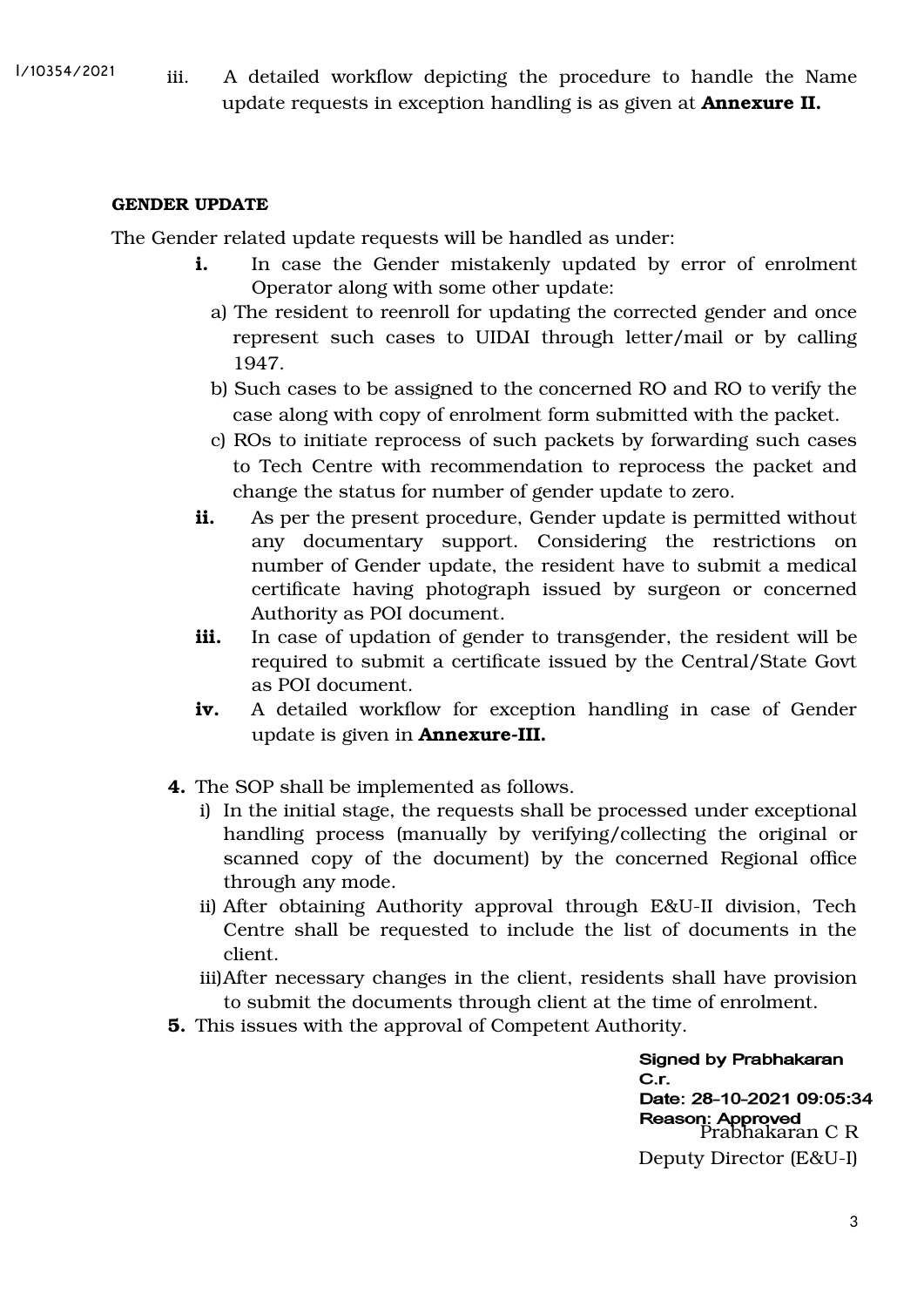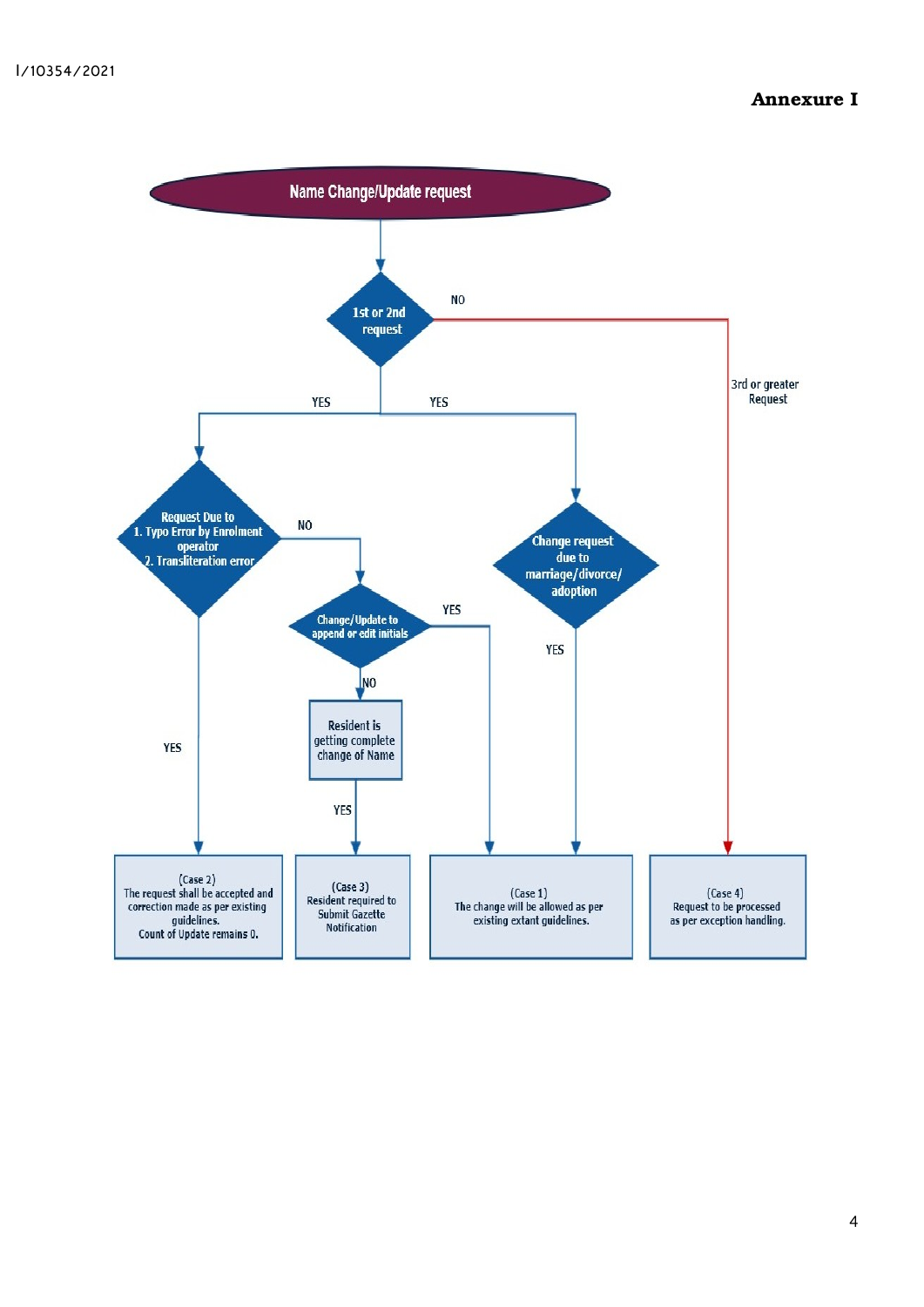## Annexure-II